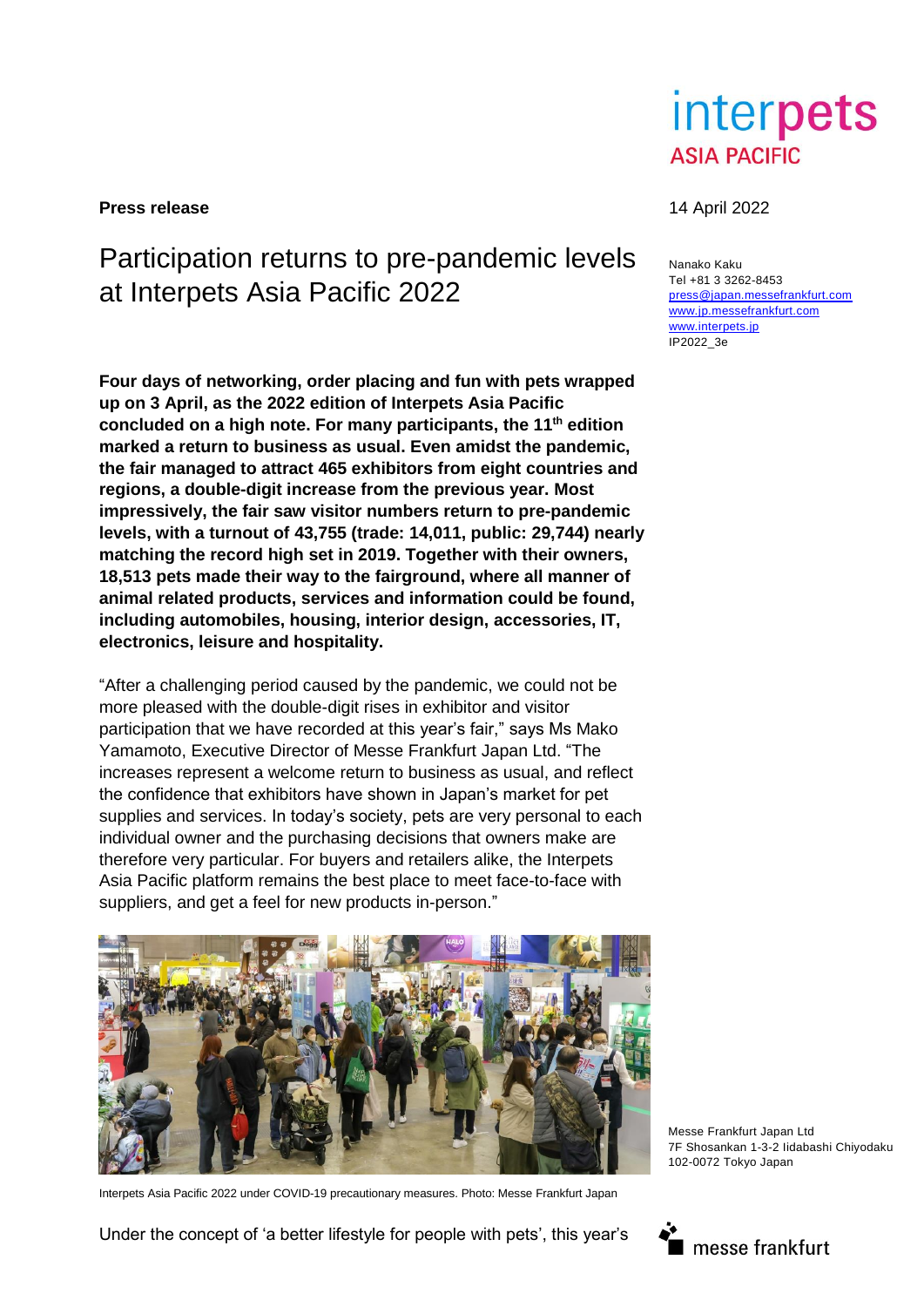fair not only showcased products and services, but also provided a platform where new ideas and business opportunities could be generated. For the general public, the fair was not just a special outing to enjoy with their pets, but also an opportunity to learn more about pet biology and health care, as well as to find tips on training a wellmannered companion.

The first day was reserved for trade visitors only and included business seminars, forums and a panel discussion conducted at the fairground's main stage. Many visitors attended the programme and listened attentively to topics covering market trends, the industry outlook and laws and regulations.

The red carpet was rolled out to the general public from April 1 onwards, with a wide range of fringe events made available to public visitors and their pets. Plenty of fun filled the agenda in the shape of a dog smile photo contest and a grooming competition which attracted young upand-coming groomers from all over Japan. Elementary school students were also part of the action, with a hands-on class made available to inspire the next generation of veterinarians.

### **Exhibitor comments**

"Interpets Asia Pacific 2022 was a great success for us. It was clear that the visitor numbers were extremely high. On the back of this year's show we are going to conclude a number of large business contracts with our target mass retailers. We also met many consumers who are connected with our SNS (Social Network Service), and received honest feedback face to face. We look forward to the 2023 edition."

**Mr Masayuki Adachi, OPPO Department, Teramoto Corporation Ltd** 

"This is our first time exhibiting at Interpets Asia Pacific. We have received coverage from news TV programmes and numerous calls from wholesalers and retailers. We held a pet food tasting event for the public to increase awareness of our products, and a lot of potential pet owners with specific needs visited our booth. Our existing customers regularly purchase our standard products through our online store. Showcasing new products at Interpets Asia Pacific is a very effective way to let our customers know and try our full product range other than our standard items."

## **Ms Nanami Ijima, Chief Operating Officer, PETOKOTO Co Ltd**

Interpets Asia Pacific has been held since 2011 as one of Japan's largest pet industry trade fairs. The next edition will take place from 30 March – 2 April 2023 at Tokyo Big Sight. For more details, please visit: <https://interpets.jp.messefrankfurt.com/tokyo/en.html>

Press information and photographic material: <https://interpets.jp.messefrankfurt.com/tokyo/en/press/photos.html>

Other Interpets events held in Japan include:

Interpets Asia Pacific Tokyo Big Sight 31 March – 3 April, 2022